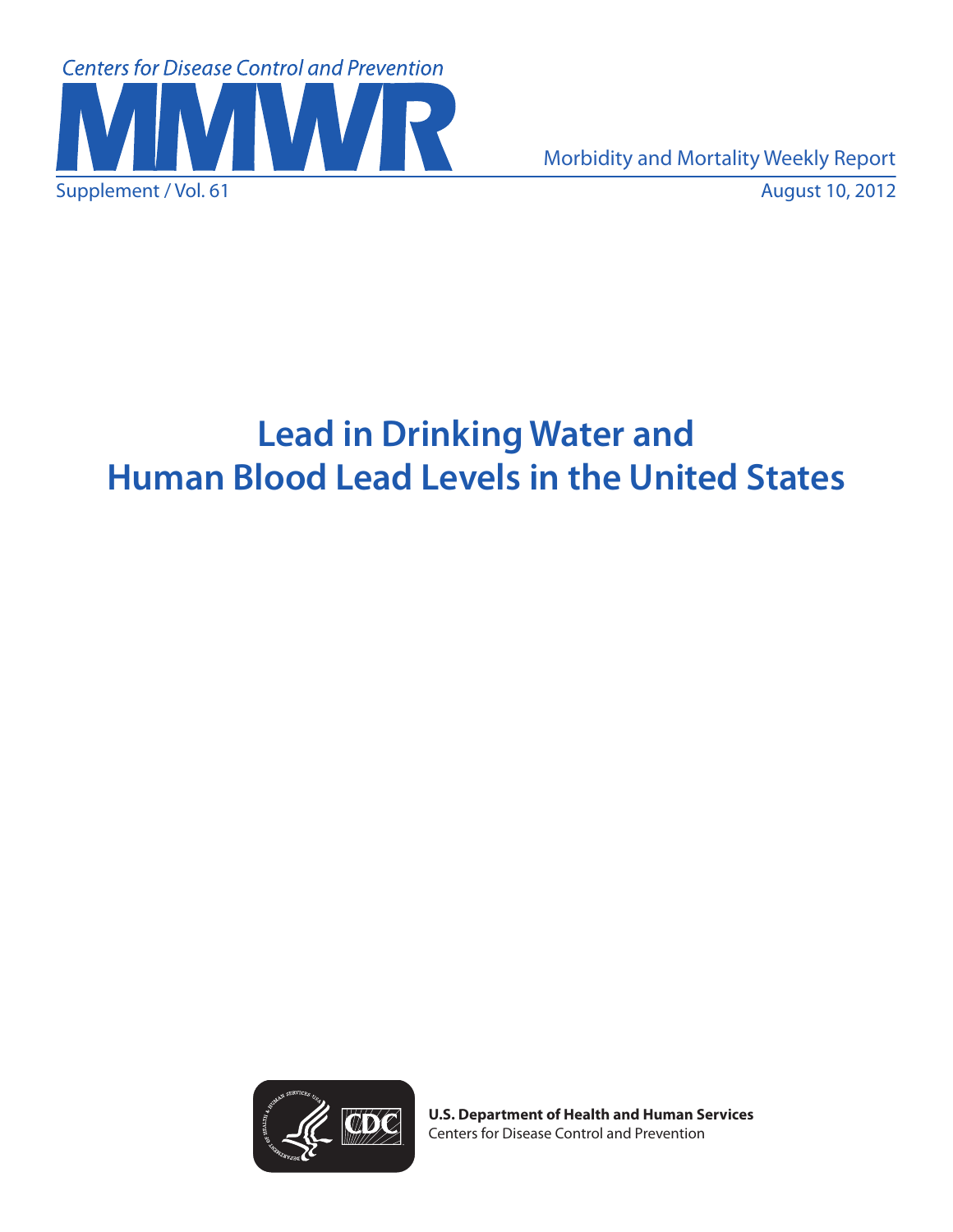#### **CONTENTS**

The *MMWR* series of publications is published by the Office of Surveillance, Epidemiology, and Laboratory Services, Centers for Disease Control and Prevention (CDC), U.S. Department of Health and Human Services, Atlanta, GA 30333.

**Suggested Citation:** Centers for Disease Control and Prevention. [Title]. MMWR 2012;61(Suppl; August 10, 2012):[inclusive page numbers].

#### **Centers for Disease Control and Prevention**

Thomas R. Frieden, MD, MPH, *Director*

Harold W. Jaffe, MD, MA, *Associate Director for Science* James W. Stephens, PhD, *Director, Office of Science Quality*

Stephen B. Thacker, MD, MSc, *Deputy Director for Surveillance, Epidemiology, and Laboratory Services* Stephanie Zaza, MD, MPH, *Director, Epidemiology and Analysis Program Office*

#### **MMWR Editorial and Production Staff**

Ronald L. Moolenaar, MD, MPH, *Editor,* MMWR *Series* Christine G. Casey, MD, *Deputy Editor,* MMWR *Series* Teresa F. Rutledge, *Managing Editor,* MMWR *Series* David C. Johnson, *Lead Technical Writer-Editor* Catherine B. Lansdowne, MS, *Technical Writer-Editor*

Martha F. Boyd, *Lead Visual Information Specialist* Maureen A. Leahy, Julia C. Martinroe, Stephen R. Spriggs, Terraye M. Starr *Visual Information Specialists* Quang M. Doan, MBA, Phyllis H. King *Information Technology Specialists*

#### **MMWR Editorial Board**

William L. Roper, MD, MPH, Chapel Hill, NC, Chairman Matthew L. Boulton, MD, MPH, Ann Arbor, MI Virginia A. Caine, MD, Indianapolis, IN Jonathan E. Fielding, MD, MPH, MBA, Los Angeles, CA David W. Fleming, MD, Seattle, WA William E. Halperin, MD, DrPH, MPH, Newark, NJ King K. Holmes, MD, PhD, Seattle, WA Deborah Holtzman, PhD, Atlanta, GA Timothy F. Jones, MD, Nashville, TN

Dennis G. Maki, MD, Madison, WI Patricia Quinlisk, MD, MPH, Des Moines, IA Patrick L. Remington, MD, MPH, Madison, WI John V. Rullan, MD, MPH, San Juan, PR William Schaffner, MD, Nashville, TN Dixie E. Snider, MD, MPH, Atlanta, GA John W. Ward, MD, Atlanta, GA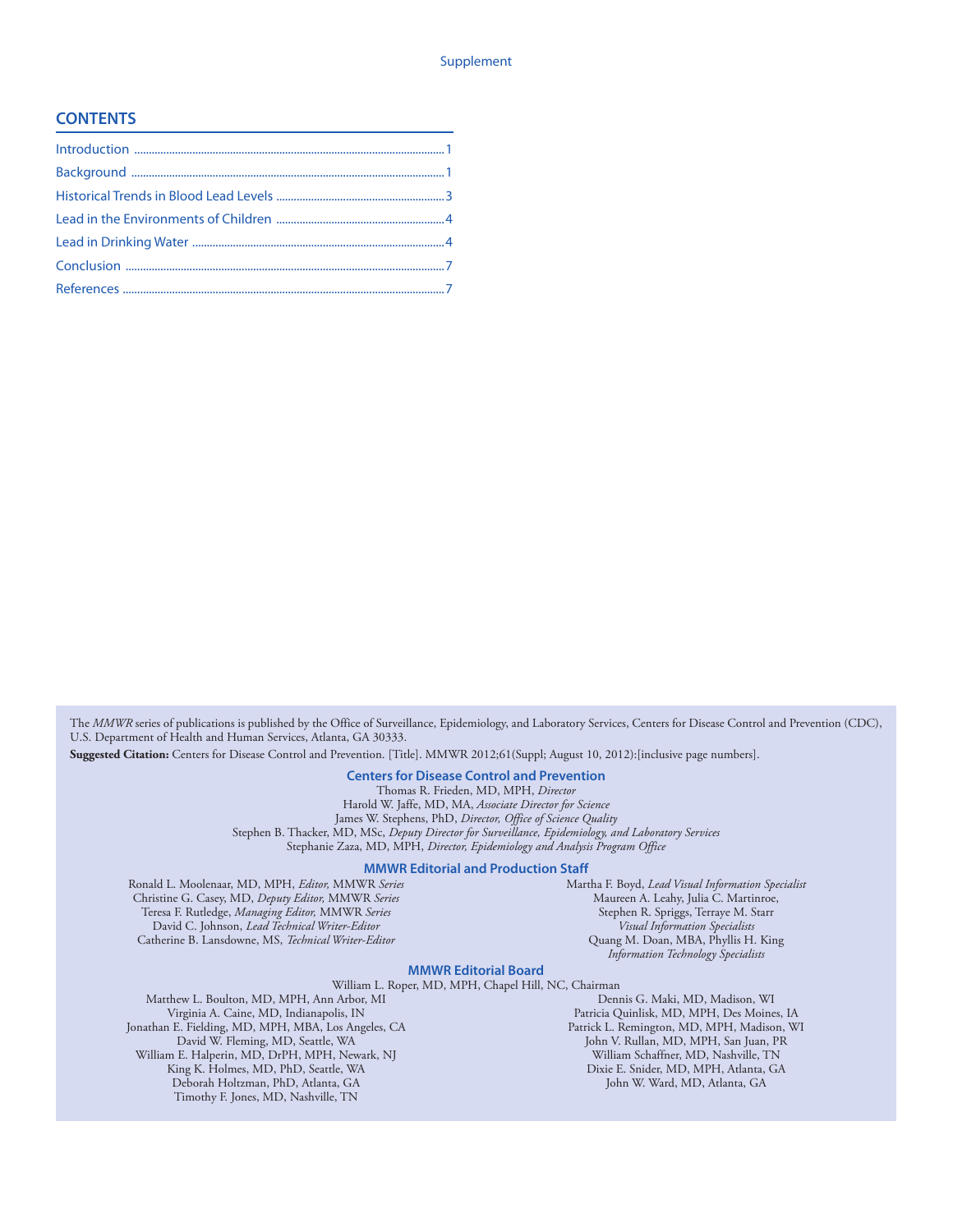# <span id="page-2-0"></span>**Lead in Drinking Water and Human Blood Lead Levels in the United States**

Mary Jean Brown, ScD

Stephen Margolis, PhD *Division of Emergency and Environmental Health Services, National Center for Environmental Health* 

**Corresponding author:** Mary Jean Brown, ScD, National Center for Environmental Health, CDC, 4770 Buford Highway NE, MS F-60, Atlanta, GA 30084. Telephone: 770-488-3300; Fax: 770-488-3635; E-mail: [mjb5@cdc.gov](mailto:mjb5@cdc.gov).

# **Introduction**

Lead is a pervasive environmental contaminant. The adverse health effects of lead exposure in children and adults are well documented, and no safe blood lead threshold in children has been identified. Lead can be ingested from various sources, including lead paint and house dust contaminated by lead paint, as well as soil, drinking water, and food. The concentration of lead, total amount of lead consumed, and duration of lead exposure influence the severity of health effects. Because lead accumulates in the body, all sources of lead should be controlled or eliminated to prevent childhood lead poisoning. Beginning in the 1970s, lead concentrations in air, tap water, food, dust, and soil began to be substantially reduced, resulting in significantly reduced blood lead levels (BLLs) in children throughout the United States. However, children are still being exposed to lead, and many of these children live in housing built before the 1978 ban on lead-based residential paint. These homes might contain lead paint hazards, as well as drinking water service lines made from lead, lead solder, or plumbing materials that contain lead. Adequate corrosion control reduces the leaching of lead plumbing components or solder into drinking water. The majority of public water utilities are in compliance with the Safe Drinking Water Act Lead and Copper Rule (LCR) of 1991. However, some children are still exposed to lead in drinking water. EPA is reviewing LCR, and additional changes to the rule are expected that will further protect public health. Childhood lead poisoning prevention programs should be made aware of the results of local public water system lead monitoring measurement under LCR and consider drinking water as a potential cause of increased BLLs, especially when other sources of lead exposure are not identified.

This review describes a selection of peer-reviewed publications on childhood lead poisoning, sources of lead exposure for adults and children, particularly children aged <6 years, and LCR. What is known and unknown about tap water as a source of lead exposure is summarized, and ways that children might be exposed to lead in drinking water are identified. This report does not provide a comprehensive review of the current scientific literature but builds on other comprehensive reviews, including

the *Toxicological Profile for Lead* and the 2005 CDC statement *Preventing Lead Poisoning Among Young Children* (*1,2*). When investigating cases of children with BLLs at or above the reference value established as the 97.5 percentile of the distribution of BLLs in U.S. children aged 1–5 years, drinking water should be considered as a source. The recent recommendations from the CDC Advisory Committee on Childhood Lead Poisoning Prevention to reduce or eliminate lead sources for children before they are exposed underscore the need to reduce lead concentrations in drinking water as much as possible (*3*).

# **Background**

Lead is a relatively corrosion-resistant, dense, ductile, and malleable metal that has been used by humans for at least 5,000 years. During this time, lead production has increased from an estimated 10 tons per year to 1,000,000 tons per year, accompanying population and economic growth (*4*). The estimated average BLL for Native Americans before European settlement in the Americas was calculated as 0.016 *µ*g/dL (*5*). During 1999–2004, the estimated average BLL was 1.9 *µ*g/dL for the noninstitutionalized population aged 1–5 years in the United States (*6*), approximately 100 times higher than ancient background levels, indicating that substantial sources of lead exposure exist in the environment.

BLLs of U.S. children increased sharply during 1900–1975 as increased lead use and emissions caused widespread environmental contamination across the United States. Changes in federal laws to limit the use and emissions of lead have reversed this trend. Effective regulations include reducing or eliminating lead from gasoline for on-road vehicles, foods and food packaging, house paint, water pipes, plumbing fixtures, and solder used in plumbing and drink cans.

## **Effects of Lead Exposure**

### **Effects on Children**

The health consequences of lead exposure depend on the cumulative dose of lead and vulnerability of the individual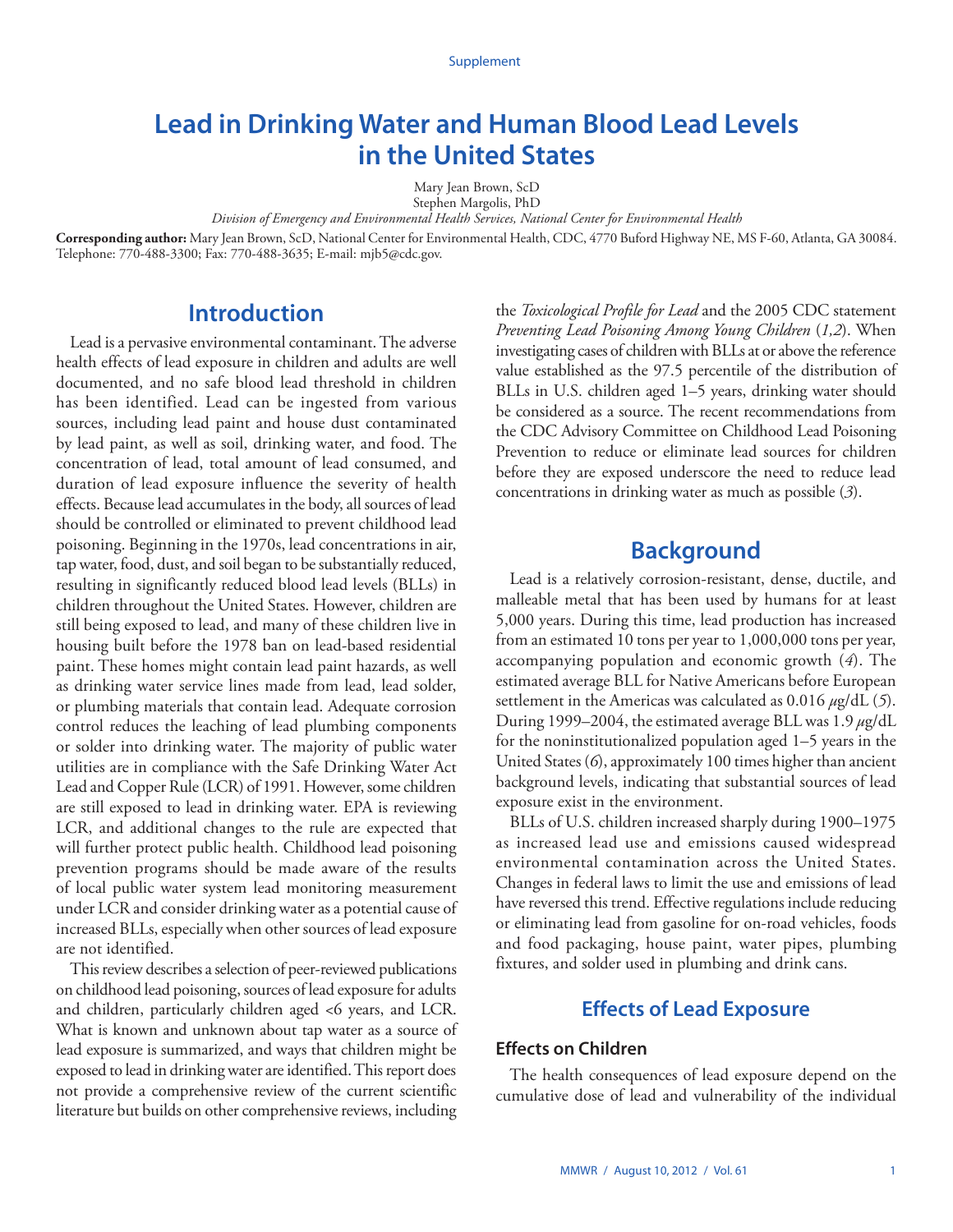person rather than the environmental media (i.e., food, water, soil, dust, or air) in which the lead exists. Compelling evidence has established the cognitive effects of childhood lead exposure since they were first described in 1943 (*7*). To date, no safe blood lead threshold for the adverse effects of lead on infant or child neurodevelopment has been identified (*2*). Recent evidence suggests that the dose-effect relationship might be supralinear, with a steeper dose response and potential risk for an adverse health effect such as IQ loss at BLLs <10 *µ*g/dL compared with BLLs ≥10 *µ*g/dL (*8–10*). The developing fetus and child are more sensitive to lead exposure than adults because of the immaturity of the blood-brain barrier, increased gastrointestinal absorption, and hand-to-mouth behaviors, all of which increase exposure (*11*). Comorbidities such as iron deficiency also can enhance lead absorption.

Evidence from several prospective studies suggests that the adverse effects of early childhood exposure on neurodevelopment persist into the second decade of life (*12–16*). The mechanisms by which low levels of lead exposure might adversely affect neurobehavioral development remain uncertain, although experimental data support the involvement of many physiological pathways.

### **Effects on Adults**

**Overall.** Adults with occupational exposure to lead report more colds and influenza and exhibit suppressed secretory immunoglobulin A (IgA) levels, demonstrating leadinduced suppression of humoral immunity (*17*). Adults with occupational exposure also might have neurotoxic effects, including peripheral neuropathy. Motor nerve dysfunction can occur at BLLs as low as 40 *µ*g/dL (*18*). Lead also is nephrotoxic and can cause progressive nephron loss leading to renal failure, gout, and hypertension. In a meta-analysis of the relationship between BLL and blood pressure, a small but statistically significant association between increased BLL and increased blood pressure was identified (*19*). BLLs ≥40 *µ*g/dL have been associated with increased risk for cardiovascular, cancer, and all-cause mortality in several epidemiological studies. These effects might not be limited to adults with the long-term, high-dose exposure common in occupational settings. A study of approximately 13,000 adult participants in the third National Health and Nutrition Examination Survey (NHANES) with 12 years of follow-up found that adults in the highest tertile of BLL ( $\geq$ 3.6  $\mu$ g/dL) were at increased risk for all-cause mortality and cardiovascular mortality but not for cancer mortality compared with those in the lowest tertile of BLL (<1.9 *µ*g/dL) (*20*).

**Reproductive and Prenatal Effects.** Lead exposure remains a concern for pregnant and lactating women, particularly those who have an occupational exposure to lead, who are

recent immigrants, who are engaged in home renovations, or who have pica. Prenatal lead exposure resulting in maternal BLLs <10  $\mu$ g/dL has measurable adverse effects on maternal and infant health, such as fertility, hypertension, and infant neurodevelopment (*21*). In addition, because lead persists in bone for decades, as bone stores are mobilized to meet the increased calcium needs of pregnancy and lactation, women and their infants might be exposed to lead long after external sources have been removed (*22*). Adverse reproductive effects are not limited to women. In males with occupational lead exposure, abnormal sperm morphology and decreased sperm count have been observed at BLLs <40 *µ*g/dL (*23*).

#### **Carcinogenic Effects**

Based on limited evidence from studies in humans and sufficient evidence from animal studies, the U.S. Department of Health and Human Services (HHS) has determined that lead and lead compounds are reasonably anticipated to be human carcinogens, and the U.S. Environmental Protection Agency (EPA) has determined that lead is a probable human carcinogen. The International Agency for Research on Cancer also has determined that inorganic lead is likely carcinogenic in humans (*1*).

## **Scope of Public Health Concern**

In 2004, 143,000 deaths and a loss of 8,977,000 diseaseadjusted life years were attributed to lead exposure worldwide, primarily from lead-associated adult cardiovascular disease and mild intellectual disability in children (*24*). Children represent approximately 80% of the disease impact attributed to lead, with an estimated 600,000 new cases of childhood intellectual disabilities resulting from BLLs ≥10 *µ*g/dL each year (*25*).

In 1987, one study estimated that reducing water lead levels to below the maximum contaminant level for lead (which was 20 parts per billion [ppb] during 1986–1991) would save nearly \$400 million per year (1985 dollars) (*26*). Although estimates of the reductions in lead concentrations for various media, air, dust, soil, and water are unavailable, reductions in BLLs were observed for each subsequent cohort of children aged 2 years who were not exposed to lead at the concentrations experienced by the cohort of children aged 2 years in 1976. As a result of the overall reduction of lead in the environment, including fuel, house paint, and drinking water, there was an estimated decrease in BLLs of 15.1 *µ*g/dL and a related estimated economic benefit of \$110–\$300 million in earnings for children born after 1976 who were not exposed to high levels of lead (*27*). A recent cost-benefit analysis suggested that for every dollar spent to reduce lead hazards, \$17–\$220 is saved. This cost-benefit ratio compares favorably to that of other public health interventions such as vaccines (*28*).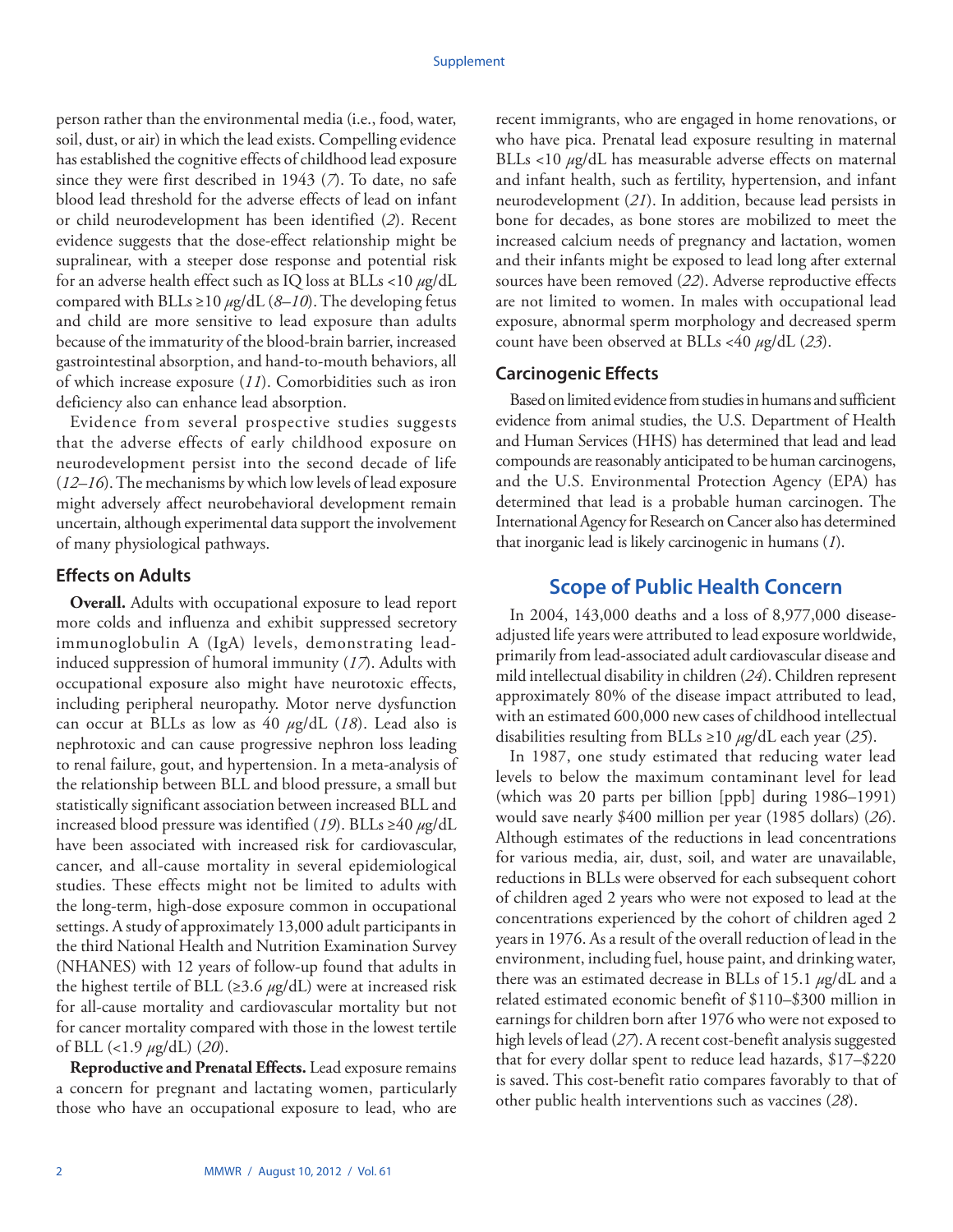# <span id="page-4-0"></span>**Historical Trends in Blood Lead Levels**

Since the 1970s, NHANES data have been used to track BLLs for the noninstitutionalized U.S. population (Figure). In 1978, approximately 13.5 million children aged 1–5 years had BLLs  $\geq$ 10  $\mu$ g/dL, which is generally considered the threshold for housing inspection, health education, and home visits (i.e., case management) by local and state public health agencies. By 2007–2008, this number had decreased to approximately 250,000 (*29*). In addition, in the early NHANES data from the 1970s and 1980s, 12% of black children had BLLs ≥30 *µ*g/dL, compared with 2% of their counterparts who were white. Children living in low-income families also were at greater risk for BLLs ≥30 *µ*g/dL (10% of children in households earning <\$6,000 per year compared with 1.2% living in households

earning >\$15,000 per year) (*30*). By the 1999–2004 surveys, the percent differences in BLLs ≥10 *µ*g/dL for children aged 1–5 years, by race and family income, were no longer statistically significant, a trend that continues today at levels ≥10 *µ*g/dL, demonstrating the impact of policies at the federal, state, and local levels (*6*).

In the 1991–1994 NHANES, the overall prevalence of BLLs ≥10 *µ*g/dL was 2.2% but decreased to 0.7% by the 1999–2002 survey. Overall, the geometric mean (GM) decreased significantly (p<0.05; two-tailed t-test) from 2.3 *µ*g/dL to 1.6 *µ*g/dL during the same time period. Among children aged 6–12 years, boys had significantly higher GM BLLs than girls in all age, racial, and income groups (*6*).

Despite the considerable progress in decreasing BLLs, children aged <6 years continue to be exposed to lead. Although disparities among various subpopulations of children with

**FIGURE. Timeline of lead poisoning prevention policies and blood lead levels in children aged 1–5 years, by year — National Health and Nutrition Examination Survey, United States, 1971–2008**



**Abbreviations:** BLL = blood lead level; GM = geometric mean; NHANES = National Health and Nutrition Examination Survey. **Sources:** Mahaffey KR, Annest JL, Roberts J, Murphy MS. National estimates of blood lead levels: United States (1976–1980). N Engl J Med 1982;307:573–9. Jones R, Homa D, Meyer P, et al. Trends in blood lead levels and blood lead testing among U.S. children aged 1 to 5 years: 1998-2004. Pediatrics 2009;123:e376-85. National Health and Nutrition Examination Survey, 2000–2008. Available at [http://www.cdc.gov/nchs/nhanes.htm.](http://www.cdc.gov/nchs/nhanes.htm) Accessed July 17, 2012. \* National estimates for GM BLLs and prevalence of BLLs ≥10 *μ*g/dL, by NHANES survey period and sample size of children aged 1–5 years: 1976–1980: N = 2,372;

1988–1991: N = 2,232; 1991–1994: N = 2,392; 1999–2000: N = 723; 2001–2002: N = 898; 2003–2004: N = 911; 2005–2006: N = 968; 2007–2008: N = 817. † NHANES survey period.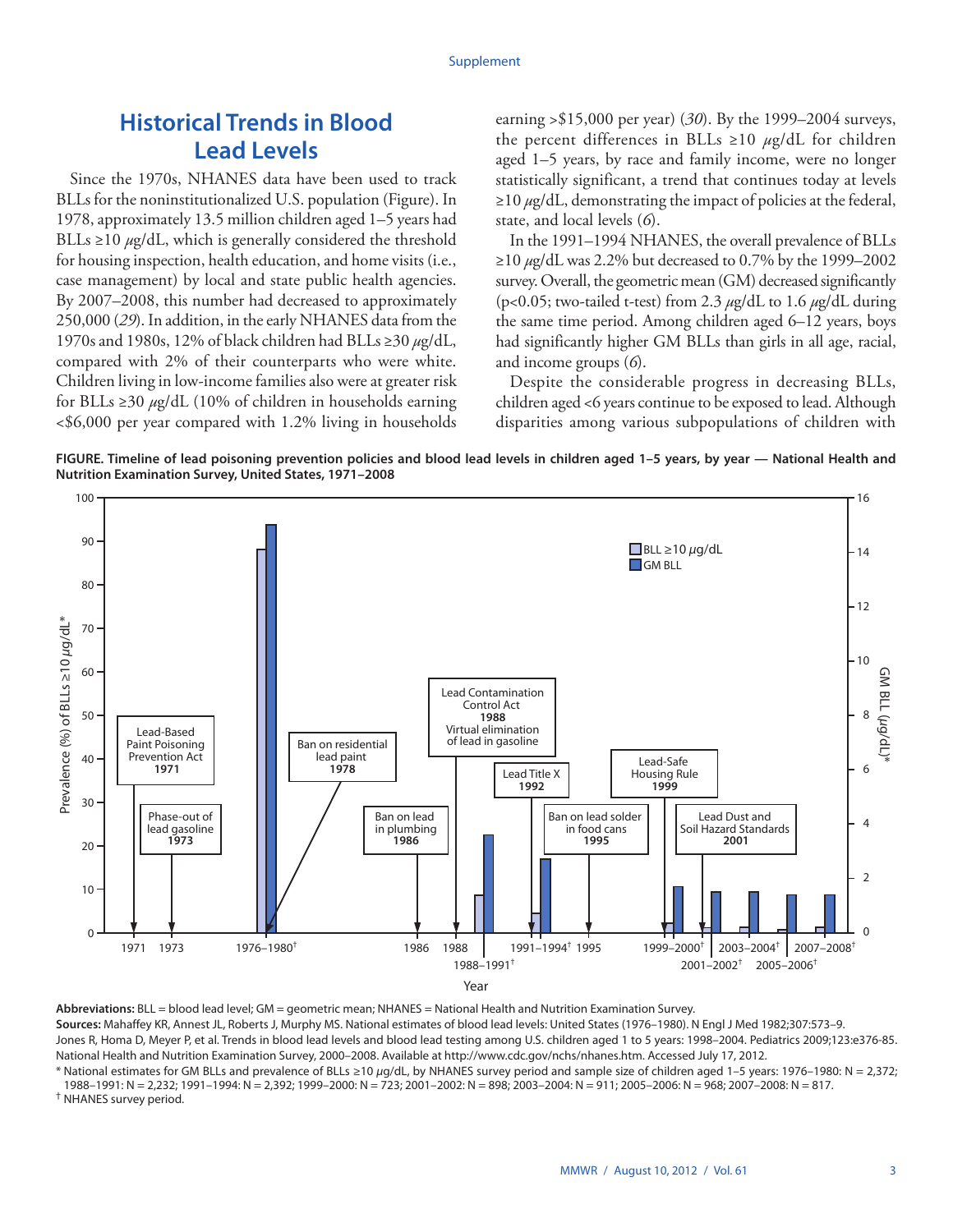<span id="page-5-0"></span>BLLs ≥10 *µ*g/dL are no longer significant, disparities in risk for exposure have persisted over time. In addition, mean BLLs continue to be higher for children from low-income families, non-Hispanic black children, and children living in older housing (i.e., built before 1950) (*6*). For example, the mean BLL for non-Hispanic black children (1.9 *µ*g/dL) was significantly higher (36%) than that of white children (1.4 *µ*g/dL) during 2007–2008.

Although the decrease in GM BLLs in women aged 20–59 years from 1.8 *µ*g/dL in 1988–1994 to 1.2 in 1999–2002 was similar to that seen in children, in utero exposure is also a substantial public health issue for certain populations, particularly new immigrants (*31–33*). In a 2003 study conducted in New York City, New York, BLLs ≥5 *µ*g/dL were more prevalent among pregnant women who were born outside the United States than pregnant women born in the United States (odds ratio = 8.2, 95% confidence interval = 3.8–17.3) (*34*).

# **Lead in the Environments of Children**

A review of the sources of lead in the environments of U.S. children discusses the contributions of various leadcontaminated media to BLLs in children (*35*). Deteriorating lead paint and lead in house dust and soil are the primary, and often the most concentrated, sources of lead. However, lead paint contamination is not the only source of exposure for U.S. children.

Lead is used in thousands of applications, each constituting a potential exposure source (*36*). Case reports from local and state lead programs indicate that up to 30% of children with BLLs ≥10 *µ*g/dL do not have an immediate lead paint hazard. For example, in 2004 in Arizona, lead-contaminated soil was the most commonly identified proximate exposure source, accounting for approximately 24% of increased BLLs in children, followed by paint (17%), folk remedies and pottery (17%), dust (15%), and miscellaneous other sources (19%). In 8% of cases, no lead hazard was identified (*37*).

In field investigations, nonpaint lead exposure sources might be insufficiently characterized and their importance underestimated. Lead program inspectors look for lead paint hazards in places where children with BLLs ≥10 *µ*g/dL spend time. Often, lead exposure sources other than paint are sought only when no lead paint hazards are found. Of 35 CDC-funded childhood lead poisoning prevention programs, only 15 reported that they routinely tested lead levels in water in homes where children have increased BLLs (CDC, unpublished data, 2009). Thus, for some children with BLLs ≥10 *µ*g/dL, important nonpaint sources such as water might not be identified.

Evidence also suggests that for children with BLLs 5–9 *µ*g/dL, no single source of exposure predominates. For these children, the contribution of multiple sources, including drinking water, seems likely, particularly for children who do not have wellestablished risk factors such as living in old housing or having a parent who is exposed to lead at work (*38*). CDC and its Advisory Committee on Childhood Lead Poisoning Prevention concur that primary prevention of lead exposure is essential to reducing high BLLs in children and that reducing water lead levels is an important step in achieving this goal.

## **Lead in Drinking Water**

Lead is unlikely to be present in source water unless a specific source of contamination exists. However, lead has long been used in the plumbing materials and solder that are in contact with drinking water as it is transported from its source into homes. Lead leaches into tap water through the corrosion of plumbing materials that contain lead (*26,39*). The greater the concentration of lead in drinking water and the greater amount of lead-contaminated drinking water consumed, the greater the exposure to lead. In children, lead in drinking water has been associated both with BLLs ≥10 *µ*g/dL (*40,41*) as well as levels that are higher than the U.S. GM level for children (1.4 *µ*g/dL) but are <10 *µ*g/dL (*42–44*)

## **History of Studies on Lead in Water**

In 1793, the Duke of Württemberg, Germany, warned against the use of lead in drinking water pipes, and in 1878, lead pipes were outlawed in the area as a result of concerns about the adverse health effects of lead in water (*45*). In the United States, the adverse health consequences of leadcontaminated water were recognized as early as 1845 (*46*). A survey conducted in 1924 in the United States indicated that lead service lines were more prevalent in New England, the Midwest, Montana, New York, Oklahoma, and Texas (*47*). A nationwide survey conducted in 1990 indicated that 3.3 million lead service lines were in use, and the areas where they were most likely to be used were, again, the midwestern and northeastern regions of the United States. This survey also estimated that approximately 61,000 lead service lines had been removed through voluntary programs during the previous 10 years (*48*).

Research on exposure to lead in water increased as concern about the topic increased, and efforts were made to establish a level of lead in water that, at the time of the studies, was considered acceptable. A 1972 study in Edinburgh, Scotland, obtained 949 first-flush water samples (i.e., samples of water from the tap that have been standing in the plumbing pipes for at least 6 hours)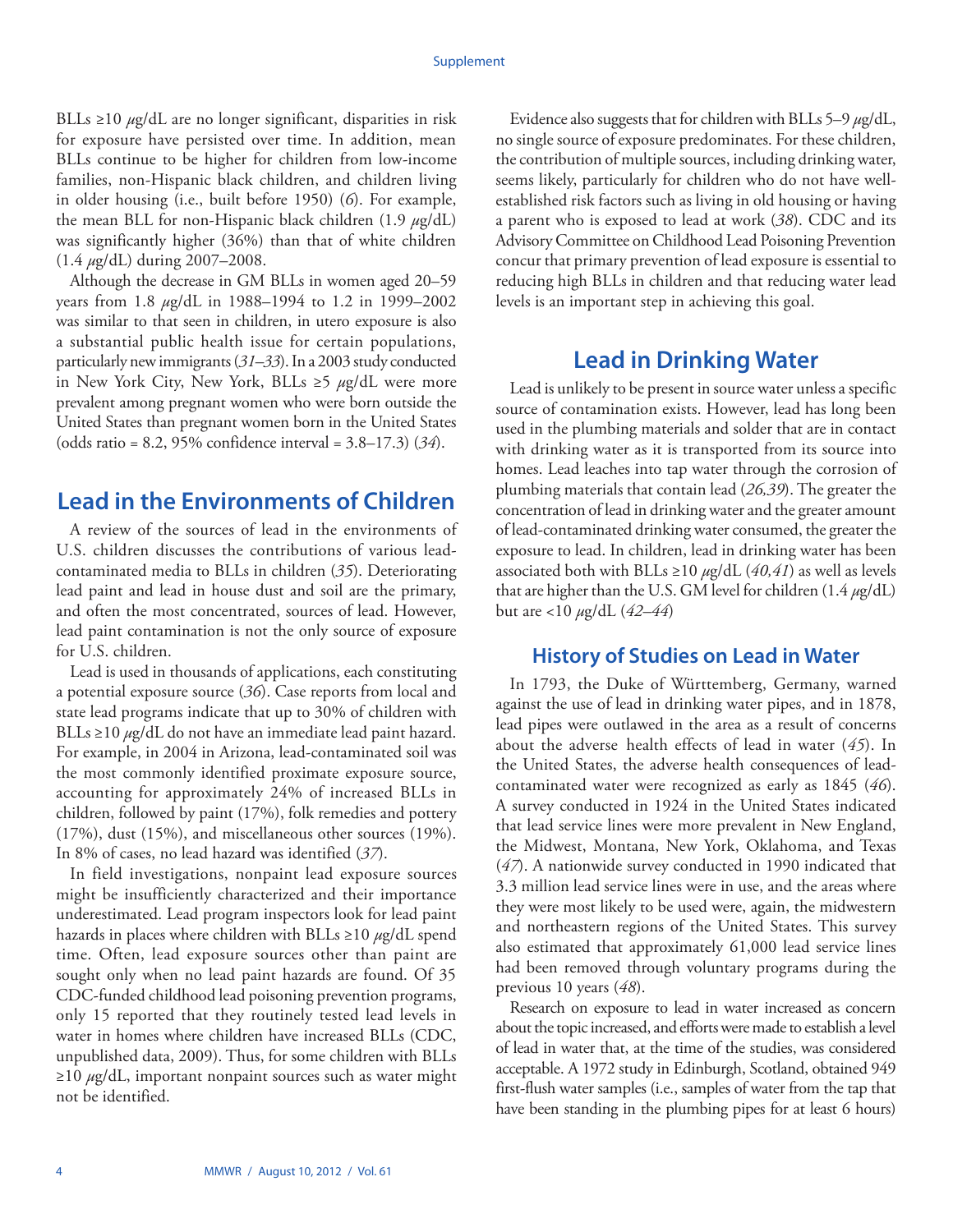matched with 949 BLLs, as well as 205 running water samples matched to 205 BLLs (*49*). No dose-response relationship could be determined when comparing BLLs with four levels of lead in both first-flush water and in running water (<0.24 *µ*mol/L; 0.24–0.47 *µ*mol/L; 0.48–1.43 *µ*mol/l; and ≥1.44 *µ*mol/L). The study concluded that the findings challenged whether it was necessary to lower the water lead concentration to <100 ppb, which at that time was the acceptable concentration established by the World Health Organization. However, the study also reported that low levels of environmental lead exposure could have adverse health effects; therefore, knowing the degree of lead exposure from household water relative to other sources is important. Another study, in 1976, of 129 randomly selected homes in Caernarvonshire, England, reported a similar finding (*50*), describing the relationship between blood and water lead as slight.

Comparing studies on the relationship between BLLs and lead levels in water are difficult given that the age of study participants, water sample collection methods, and duration of the exposure to high water lead levels vary considerably across studies. Quantifying the contribution of lead in water to BLLs in children can be particularly challenging because of the difficulty of collecting valid, reliable, and reproducible water lead samples. Relatively small fluctuations in factors such as temperature, pH alkalinity, and dissolved solids affect the solubility of lead (*51*). In addition, intake estimation is difficult because of the incomplete understanding of individual children's water intake patterns. Nonetheless, during the 1900s, an association between blood and water lead levels continued to be reported, particularly in sensitive populations such as pregnant women and children. For example, in the Glasgow Duplicate Diet Study, the correlation coefficient between infant BLLs at age 3 months and composite water samples was 0.59 (*52*). In a study of the association between children's BLLs and water lead levels, with a convenience sample of 320 households, water lead levels explained as much as 12% of the variance in BLLs (*53*). BLLs also were shown to decrease when lead lines were completely replaced. In one study comparing water lead levels in housing of low-income persons before and after lead service lines were replaced, water lead levels decreased by 50% in the 3 months after total replacement of lead pipes from the distribution systems (*54*).

In the 1983 British Regional Heart Study, the BLLs of 7,378 men in 24 British towns were evaluated (*55*). All men were categorized based on lead concentration in domestic water, water hardness, and alcohol and cigarette consumption. The findings indicated that when first-draw home tap water measured 100 ppb, BLLs of the men were 1.00  $\mu$ mol/L, compared with 0.7 *µ*mol/L in men with home tap water that contained undetectable lead levels. The study recommended

that lead in water be given greater priority than in the past in any national campaign to reduce lead exposure. In a follow-up study in Glasgow, Scotland, tap water lead concentrations and maternal BLLs from 1981 were compared with water and BLLs from 1993 (*56*). In 1993, 17% of 1,812 homes had daytime, first-draw lead levels in 1 L of water that were  $\geq 10$  ppb, compared with 49% of 131 homes enrolled in a survey in 1981. Maternal BLLs decreased by 31% during the same period (11.9 *µ*g/dL in 1981 vs. 3.7 *µ*g/dL in 1993). Despite this decrease, the study reported that even the reduced levels of lead in tap water might have presented a risk for bottle-fed infants.

The lead studies discussed above exclusively assessed lead in water, and tap water was the only source considered as the cause of the increased BLL. One landmark U.S. observational study conducted during the 1990s studied 183 urban children aged 12–31 months (37%, 12–18 months; 31%, 18–24 months; 33%, 24–31 months) (*57*). Of these children, 63% had BLLs <10 *µ*g/dL, 20% had BLLs of 10–14 *µ*g/dL, 8% had BLLs of 15–19 *µ*g/dL, and 3% had BLLs ≥20 *µ*g/dL. The study evaluated lead in home foundation perimeter soils, potable water, paint, and house dust. Lead-contaminated house dust was the major contributor to BLLs ≥10 *µ*g/dL. However, the study reported that although lead-contaminated water had a statistically significant effect on children's BLLs after adjusting for other sources of lead exposure, no statistically significant contribution for drinking water could be discerned at levels below the current EPA action level of 15 ppb (*57*). Lead dust as a primary source of lead for children with increased BLLs was further demonstrated in a subsequent pooled analysis of 12 studies; floor dust lead levels as low as  $5 \mu g / \text{ft}^2$  were associated with 5% of enrolled children having a BLL ≥10 *µ*g/dL (*58*).

## **LCR and Control Measures**

In 1991, EPA promulgated LCR. LCR sets an action level of 15 ppb of lead in 1 L of first-draw water taken after the water has been standing in the pipes for at least 6 hours. LCR also establishes a nonenforceable maximum contaminant level goal (MCLG) of 0, the level of lead in drinking water at which no adverse health effects are likely to occur. However, EPA has determined that MCLG is not feasible because many sources of lead in water are not under the control of public drinking water suppliers (i.e., water utilities). LCR requires water utilities to monitor lead in drinking water from a sample of customer taps in homes with plumbing materials that contain lead and copper. If >10% of the samples collected from a water utility serving <50,000 residents exceeds the lead action level, the utility must identify and install optimal corrosion control treatment. Utilities serving ≥50,000 residents are required to have optimal corrosion control treatment regardless of level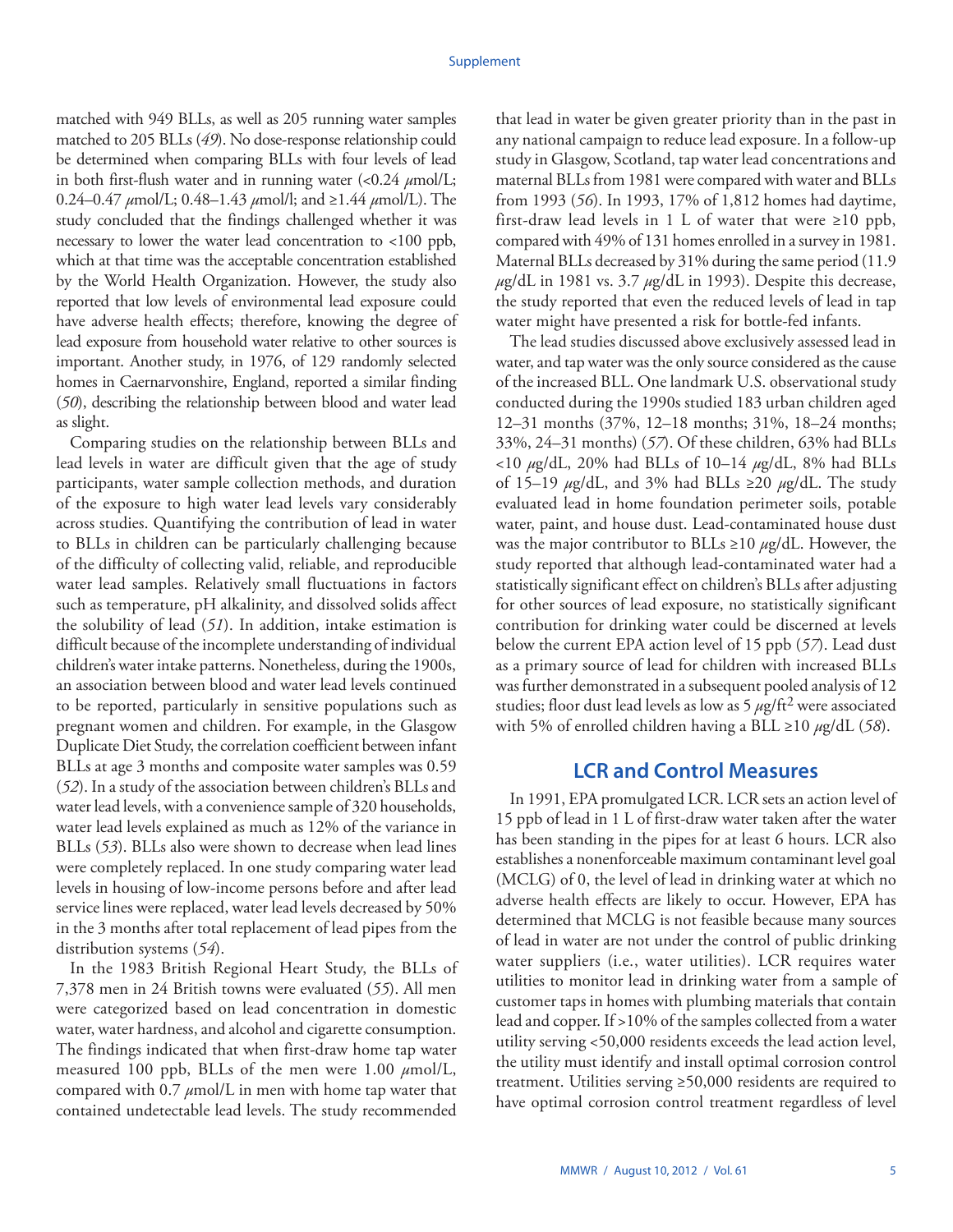of lead in drinking water. Any size water utility exceeding the lead action level and covered by LCR is required to educate the public about lead in drinking water until water levels are below the lead action level. Utilities that exceed the action level must distribute public education materials on lead to customers and organizations that serve consumers with populations at high risk for adverse health effects from lead (e.g., schools, pediatricians, and child-care centers). The public education materials must include information about the health effects of lead, sources of lead, and steps persons can take to reduce their exposure to lead.

LCR requires that additional action be taken when a water utility with lead service lines and optimized corrosion control treatment still exceeds the action level in >10% of samples collected. In addition to public education, these utility companies also are responsible for replacing the portion of the lead service lines (the line connecting a house to the water distribution system) that the utility company owns. Utility companies must offer to replace the section of line owned by the customer (the section from the water meter into the house). However, the utility company is not required to bear the cost of replacing the privately owned portion of the line. When a customer does not agree to replacement of the privately owned portion of the line, the utility company must notify the residents at least 45 days in advance that they might experience a temporary increase in water lead levels as the portion of the service line owned by the utility company is replaced and must provide guidance on measures to minimize their exposure to lead. A utility company also must collect a water sample within 72 hours after completion of the partial replacement, test the sample for lead, and notify the customer of the results.

Most U.S. drinking water systems are in compliance with LCR. In 2004, the Congressional Research Service reported that an EPA review of its water monitoring data conducted during 2000–2003 did not find a systemic problem of increased lead levels among water systems. For systems that serve >50,000 persons, 27 (3.6%) of these systems exceeded the action level of 15 ppb at least once in the time period. For systems that served 3,300–50,000 people, 237 (3.4%) exceeded the action level at least once since 2000 (*59*). However, lead service lines remain in use in neighborhoods in many cities. These pipes range in age from those installed during the late 1800s through 1986, although the preponderance of lead service line installations occurred before World War II.

Changes in water treatment and disinfection practices can substantially undermine lead corrosion control (*60*). In the mid-1990s in the District of Columbia (DC), high levels of free chlorine were used to decrease coliform bacteria in water, a process that inadvertently changed the type of lead mineral coating in the water lines to one with very low solubility in

the background pH of the DC drinking water. When the free chlorine was replaced with chloramines, the transformed highly insoluble lead scale minerals were no longer stable and dissolved. Therefore, a substantial level of lead was released from the lead service lines into drinking water at the tap (*61*). CDC reviewed the relationship between BLLs in children, the presence of a lead service line, and water disinfection practices in DC during 1998–2006 (*62*). The study reported that the presence of a lead service line was associated with higher BLLs in children. This relationship was most pronounced during 2001 through June 2004, when chloramines were used to disinfect the drinking water without adequate corrosion control (*62*). An observational study in which the BLLs of children were matched to population-based data of water lead levels during periods when water disinfection practices changed in DC concluded that the increase in water lead levels was associated with an increase in the BLLs of children (*63*). In a study in Wayne County, North Carolina, a unified geographic information system was used to link BLLs with water service lines made with or without lead. The use of chloramines in water predicted higher water lead levels and BLLs, controlling for well-established, known predictors of BLL (*44*).

Partial replacement of lead service lines might not effectively decrease the increased BLLs associated with lead service lines, as shown by one observational study in DC during July 2004–December 2006 that assessed the BLLs and type of water service line (*62*). Compared with children who had never had a lead service line, children having had a partial lead pipe replacement were at increased risk for increased BLLs, and BLLs of children with partial lead pipe replacement were not lower than those of children who lived in housing with a complete lead service line.

Water from systems that serve <25 persons and water from private drinking water wells is not regulated under the Safe Drinking Water Act, so LCR does not apply to these water sources, and they are not routinely tested for lead. Approximately 40–45 million people in the United States drink water that is not subject to the LCR regulations (*64*). The number of homes supplied by private wells or sources that serve <25 persons that have leaded plumbing, fixtures, or solder is unknown, as is the number of such homes that would benefit from appropriate corrosion control or water filtration at the point of use.

Since 1991, when LCR was finalized and enforced, tap water lead levels have substantially decreased (*65*). However, conditions still exist that could allow children to be exposed to water lead levels ≥15 ppb. Drinking water from systems with lead service lines that do not have optimized corrosion control might not be in compliance with LCR, which can result in this level of lead exposure. A system with lead service lines that is in compliance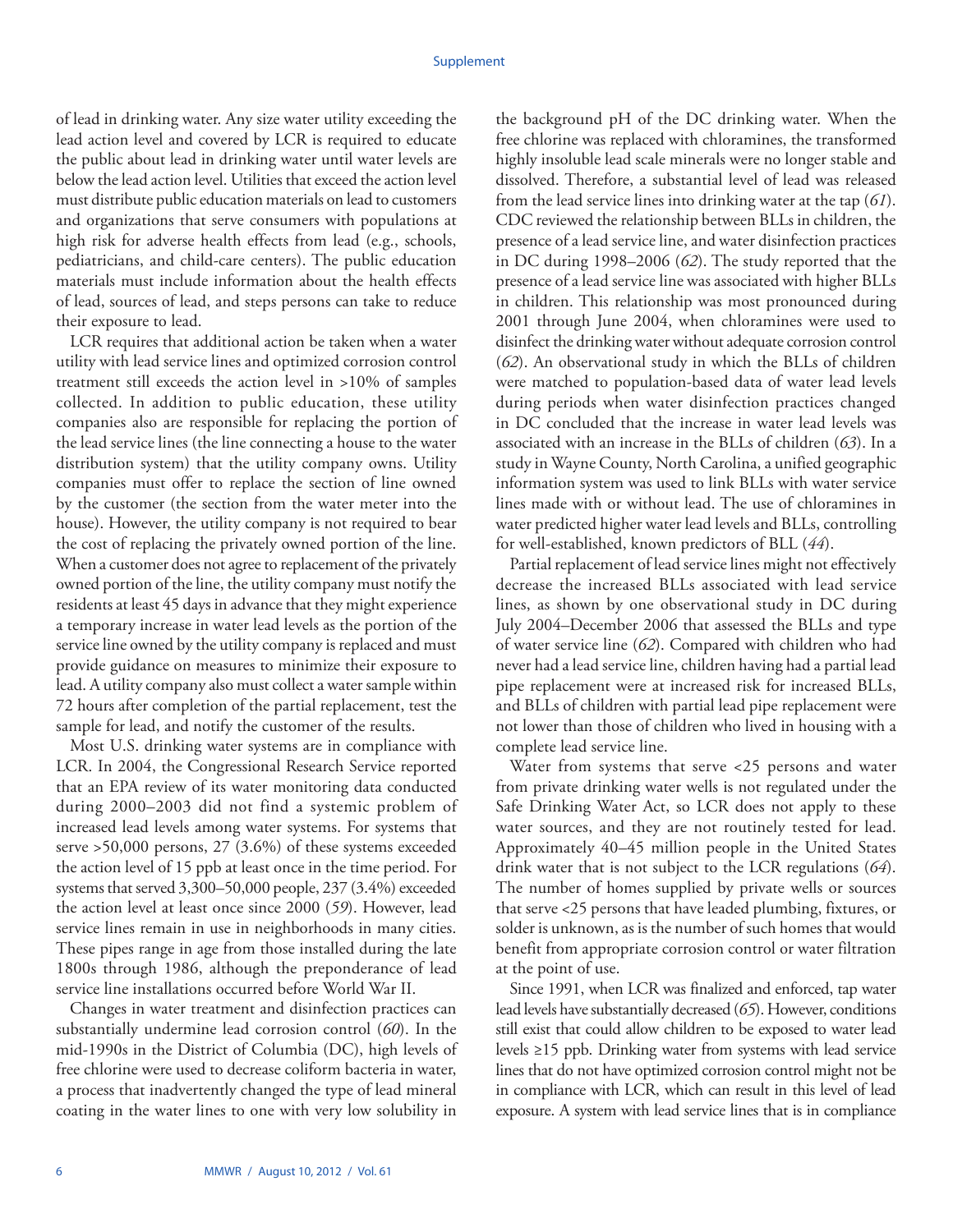<span id="page-8-0"></span>with LCR can still expose children to lead levels ≥15 ppb because LCR permits ≤10% of sampled homes to exceed the action level of 15 ppb. Optimized corrosion control also might not completely prevent lead in plumbing materials from dissolving into drinking water. Persons who drink water from these sources might be exposed to lead levels >15 ppb.

# **Conclusion**

Although EPA has the primary responsibility for ensuring the safety of drinking water, state and local childhood lead poisoning prevention programs are important partners in ensuring that the public is protected from lead exposure. These programs promote blood lead screening, conduct blood lead surveillance, provide clinician and public education and outreach, and provide case management for children with elevated BLLs. Because children with elevated BLLs might be exposed to many sources of lead, all sources of lead should be considered when their homes are inspected. Childhood lead poisoning prevention programs can obtain data on lead in public drinking water systems from the water suppliers (*66*). Drinking water in older housing should be tested as a source of lead exposure when the local drinking water system is not in compliance with LCR or when another source of lead exposure cannot be identified for children with high BLLs (*67*).

Data are not available to address certain issues regarding lead in drinking water. The effect of water lead levels on BLLs of children and other populations at risk for adverse effects is difficult to measure. Current water sampling protocols were designed to assess the adequacy of water treatment, not the level of human exposure to lead. Important fluctuations in water lead levels might be missed because of limitations inherent in sampling protocols developed for regulatory purposes. Future research efforts could validate the accuracy of sampling protocols for identifying fluctuations of lead concentrations, predicting exposure to lead at the individual level, and determining how best to measure lead concentrations in multifamily versus single-family homes, child-care centers, and school settings. As new alternatives to lead in plumbing are developed, they should be evaluated before being marketed. More research, surveillance, and intervention studies also are needed to determine the most effective ways to reduce the lead concentration of drinking water to meet the goal of eliminating high BLLs in children.

 Childhood lead poisoning prevention programs routinely provide information on practices that minimize exposure to lead in water. This information can be updated with additional materials promoting lead-safe plumbing practices.

Training curricula for lead exposure assessment protocols and case-management guidelines for children with elevated BLLs should incorporate lead-safe water and plumbing information. Appropriate risk communication materials for water customers that are accurate and reflect specific language and cultural factors might be beneficial.

Partial lead service line replacement has been associated with short-term increases in lead levels in drinking water (*65*) and has not been found to decrease risk for BLLs ≥5 *µ*g/dL in children (*62*). These findings imply that the practice of partially replacing lead service lines as a method to comply with LCR should be reconsidered. One alternative is full replacement of lead service lines, regardless of whether the lead service line is owned by the water authority or the property owner. Lower BLLs could be achieved if plumbing components contained the lowest possible levels of lead and monitoring and enforcement activities were effective. Finally, information about lead in plumbing components, often available in tax assessor data, could be incorporated into information routinely provided to homebuyers or renters before they make the decision to buy or rent a property.

Since 1970, considerable reductions in lead concentrations have occurred in air, tap water, food, dust, and soil, which significantly reduced the BLLs of children throughout the United States. However, children are still being exposed to lead, and no safe blood lead threshold for children has been identified.

All sources of lead in the environments of children should be controlled or eliminated (*2*). For the many children living in housing built before 1978, lead sources include lead paint hazards as well as lead in plumbing components and fixtures. Children can still be exposed to tap water with lead levels of ≥15 ppb if they live in older homes that are more likely to have lead water pipes or fixtures. To prevent lead exposure from tap water, persons involved with childhood lead poisoning prevention programs should be familiar with communities having buildings at high risk for lead and monitor whether local water providers are in compliance with LCR (*66*). EPA is currently reviewing LCR, which provides an opportunity for continued collaboration between EPA and CDC that focuses on reducing the public health consequences of exposure to lead in water.

#### **References**

- 1. Agency for Toxic Substances and Disease Registry. Toxicological profile for lead. Atlanta, GA: US Department of Health and Human Services, Agency for Toxic Substances and Disease Registry; 2007. Available at [http://www.atsdr.cdc.gov/toxprofiles/tp13.pdf.](http://www.atsdr.cdc.gov/toxprofiles/tp13.pdf) Accessed June 5, 2012.
- 2. CDC. Preventing lead poisoning in young children. Atlanta, GA: CDC; 2005. Available at [http://www.cdc.gov/nceh/lead/publications/](http://www.cdc.gov/nceh/lead/publications/prevleadpoisoning.pdf) [prevleadpoisoning.pdf](http://www.cdc.gov/nceh/lead/publications/prevleadpoisoning.pdf). Accessed June 5, 2012.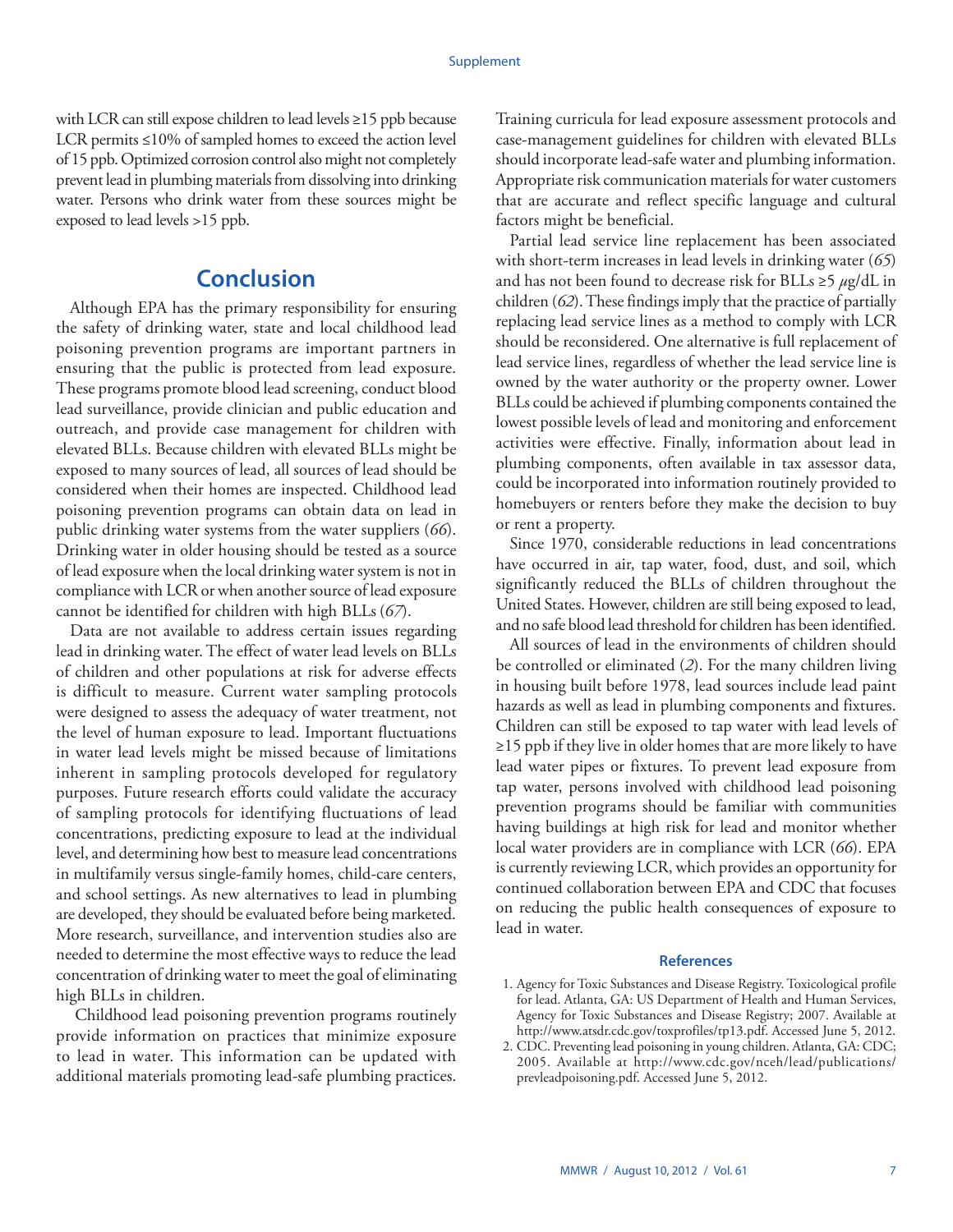#### Supplement

- 3. Advisory Committee on Childhood Lead Poisoning Prevention (ACCLPP). Low level lead exposure harms children: a renewed call for primary prevention. Atlanta, GA: US Department of Health and Human Services, CDC, ACCLPP; 2012. Available at [http://www.cdc.gov/nceh/](http://www.cdc.gov/nceh/lead/ACCLPP/Final_Document_010412.pdf) [lead/ACCLPP/Final\\_Document\\_010412.pdf](http://www.cdc.gov/nceh/lead/ACCLPP/Final_Document_010412.pdf). Accessed July 2, 2012.
- 4. Davidson CI, Rabinowitz M. 1992. Lead in the environment: from sources to human receptors [Chapter 4]. In: Needleman H, ed. Human lead exposure. Boca Raton, FL: CRC Press; 1992.
- 5. Flegal AR, Smith DR. Lead levels in preindustrial humans. NEJM 1992;326:1293–4.
- 6. Jones R, Homa D, Meyer P, et al. Trends in blood lead levels and blood lead testing among U.S. children aged 1 to 5 years: 1998–2004. Pediatrics 2009;123:e376–85
- 7. Byers RK, Lord EE. Late effects of lead poisoning on mental development. Am J Dis Child 1943;66:471–94. Available at [http://www.](http://www.rachel.org/files/document/Late_Effects_of_Lead_Poisoning_on_Mental_devel.pdf) [rachel.org/files/document/Late\\_Effects\\_of\\_Lead\\_Poisoning\\_on\\_](http://www.rachel.org/files/document/Late_Effects_of_Lead_Poisoning_on_Mental_devel.pdf) [Mental\\_devel.pdf](http://www.rachel.org/files/document/Late_Effects_of_Lead_Poisoning_on_Mental_devel.pdf) Accessed June 5, 2012.
- 8. Canfield RL, Henderson CR Jr, Cory-Slechta DA, Cox C, Jusko TA, Lanphear BP. Intellectual impairment in children with blood lead concentrations below 10 *µ*g per deciliter. N Engl J Med 2003;348:1517–26.
- 9. Lanphear BP, Hornung R, Khoury J, et al. Low-level environmental lead exposure and children's intellectual function: an international pooled analysis. Environ Health Perspect 2005;113:894–9.
- 10. Téllez-Rojo MM, Bellinger DC, Arroyo-Quiroz C, et al. Longitudinal associations between blood lead concentrations lower than 10 *µ*g/dL and neurobehavioral development in environmentally exposed children in Mexico City. Pediatrics 2006;118:e323–30.
- 11. US Environmental Protection Agency. Review of the national ambient air quality standards for lead: exposure analysis methodology and validation. Washington, DC: Air Quality Management Division, Office of Air Quality Planning and Standards; 1989. Available at [http://www.epa.gov/ttnnaaqs/](http://www.epa.gov/ttnnaaqs/standards/pb/data/rnaaqsl_eamv.pdf) [standards/pb/data/rnaaqsl\\_eamv.pdf.](http://www.epa.gov/ttnnaaqs/standards/pb/data/rnaaqsl_eamv.pdf) Accessed June 5, 2012.
- 12. Bellinger DC, Stiles KM, Needleman HL. Low-level lead exposure, intelligence and academic achievement: a long-term follow-up study. Pediatrics 1992;90:855–61.
- 13. Fergusson DM, Horwood LJ, Lynskey MT. Early dentine lead levels and educational outcomes at 18 years. J Child Psychol Psychiatry 1997; 38:471–8.
- 14. Ris MD, Dietrich KN, Succop PA, Berger OG, Bornschein RL. Early exposure to lead and neuropsychological outcome in adolescence. J Int Neuropsychol Soc 2004;10:261–70.
- 15. Tong S, Baghurst PA, Sawyer MG, Burns J, McMichael AJ. Declining blood lead levels and changes in cognitive function during childhood: the Port Pirie Cohort Study. JAMA 1998;280:1915–9.
- 16. Wasserman GA, Liu X, Popovac D, et al. The Yugoslavia Prospective Lead Study: contributions of prenatal and postnatal lead exposure to early intelligence. Neurotoxicol Teratol 2000;22:811–8.
- 17. Klaassen C, ed. Casarett and Doull's toxicology: the basic science of poison. 7th ed. New York City, NY: McGraw Hill; 2008.
- 18. Goyer RA. Lead toxicity: from overt to subclinical to subtle health effect. Environ Health Perspect 1990;86:177–81.
- 19. Nawrot TS, Thijs L, Den Hond EM, Roels Ha, Staessen JA. An epidemiological re-appraisal of the association between blood pressure and blood lead: a meta-analysis. J Hum Hypertens 2002;16:123–31.
- 20. Menke A, Muntner P, Batuman V, Silbergeld EK, Guallar E. Blood lead below 0.48 *µ*mol/l (10 *µ*g/dl) and mortality among US adults. Circulation 2006;114:1388–94.
- 21. Bellinger DC. Teratogen update: lead and pregnancy. Birth Defects Res A Clin Mol Teratol 2005;73:409–20.
- 22. CDC. Guidelines for the identification and management of lead exposure in pregnant and lactating women. Atlanta, GA: CDC; 2010. [http://](http://www.cdc.gov/nceh/lead/publications/leadandpregnancy2010.pdf) [www.cdc.gov/nceh/lead/publications/leadandpregnancy2010.pdf](http://www.cdc.gov/nceh/lead/publications/leadandpregnancy2010.pdf). Accessed June 5, 2012.
- 23. Telisman S, Cvitkovic P, Jurasovic J, Pizent A, Gavella M, Rocic B. Semen quality and reproductive endocrine function in relation to biomarkers of lead, cadmium, zinc and copper in men. Environmental Health Perspective 2000;108:45–53.
- 24. World Health Organization. Global health risks: mortality and burden of diseases attributable to selected major risks. Geneva, Switzerland: World Health Organization; 2009. Available at [http://www.who.int/](http://www.who.int/healthinfo/global_burden_disease/GlobalHealthRisks_report_full.pdf) [healthinfo/global\\_burden\\_disease/GlobalHealthRisks\\_report\\_full.pdf.](http://www.who.int/healthinfo/global_burden_disease/GlobalHealthRisks_report_full.pdf) Accessed June 5, 2012.
- 25. Pruss-Ustun A, Vickers C, Haefliger P, Berollini T. Knowns and unknowns on burden of disease due to chemicals: a systematic review. Environ Health 2011;10:9.
- 26. Levin R. Reducing lead in drinking water: a benefit analysis. Washington, DC: US Environmental Protection Agency; 1986. Report no. EPA 230- 09-86-019. Available at [http://yosemite.epa.gov/ee/epa/eerm.nsf/vwGA/](http://yosemite.epa.gov/ee/epa/eerm.nsf/vwGA/491BF1DB78AABA2E8525651B006EFC06) [491BF1DB78AABA2E8525651B006EFC06.](http://yosemite.epa.gov/ee/epa/eerm.nsf/vwGA/491BF1DB78AABA2E8525651B006EFC06) Accessed June 5, 2012.
- 27. Grosse S, Matte T, Schwartz J, Jackson R. Economic gains resulting from resulting from children's exposure to lead in the United States. Environ Health Perspect 2002;110:563–9.
- 28. Gould E. Childhood lead poisoning: conservative estimates of the social and economic benefits of lead hazard control. Environmental Health Perspect 2009;117:1162–7
- 29. US Environmental Protection Agency. America's children and the environment: measure B1: lead in the blood of children. Washington, DC: US Environmental Protection Agency; 2010. Available at [http://](http://www.epa.gov/ace/body_burdens/b1-graph.html) [www.epa.gov/ace/body\\_burdens/b1-graph.html](http://www.epa.gov/ace/body_burdens/b1-graph.html). Accessed June 5, 2012.
- 30. Mahaffey KR, Annest JL, Roberts J, Murphy MS. National estimates of blood lead levels: United States (1976–1980). N Engl J Med 1982; 307:573–9.
- 31. Klitzman S, Sharma A, Nicaj L, Vitkevich R, Leighton J. Lead poisoning among pregnant women in New York City: risk factors and screening practices. J Urban Health 2002;79:225–37.
- 32. CDC. Blood lead levels in the United States, 1999–2002. MMWR 2005;54:513–6.
- 33. Tehranifar P, Leighton J, Auchincloss AH, et al. Immigration and risk of childhood lead poisoning: findings from a case control study of New York City children. Am J Public Health 2008;98:92–7.
- 34. Graber N, Gabinskaya T, Forman J, Gertner M. Prenatal lead exposure in New York City immigrant communities [Poster]. In: Pediatric Academic Societies (PAS) 2006 Annual Meeting; 2006; San Francisco, CA.
- 35. Levin R, Brown MJ, Kashtock ME, et al. U.S. children's lead exposures, 2008: implications for prevention. Environ Health Perspect 2008; 116:1285–93.
- 36. US Environmental Protection Agency. Air quality criteria for lead. Vol. 1 of 2. Section 3.1.2. Research Triangle Park, NC: US Environmental Protection Agency, Office of Research and Development, National Center for Environmental Assessment—RTP Division; 2006. Available at [http://cfpub.epa.gov/ncea/cfm/recordisplay.cfm?deid=158823.](http://cfpub.epa.gov/ncea/cfm/recordisplay.cfm?deid=158823) Accessed July 2, 2012.
- 37. Arizona Department of Health Services. Arizona's children and the environment: a summary of the primary environmental health factors affecting Arizona's children. Phoenix, AZ: Arizona Department of Health Services; 2003. Available at [http://www.azdhs.gov/phs/oeh/pdf/gov\\_](http://www.azdhs.gov/phs/oeh/pdf/gov_chldrn_hlth_rpt.pdf) [chldrn\\_hlth\\_rpt.pdf](http://www.azdhs.gov/phs/oeh/pdf/gov_chldrn_hlth_rpt.pdf). Accessed June 5, 2012.
- 38. Bernard SM, McGeehin MA. Prevalence of blood lead levels ≥5 *µ*g/dL among U.S. children 1 to 5 years of age and socioeconomic and demographic factors associated with blood of lead levels 5 to 10 *µ*g/dL, Third National Health and Nutrition Examination Survey, 1988–1994. Pediatrics 2003;112:1308–13.
- 39. Chin D, Karalekas PCJ. Lead product use survey of public water supply distribution systems throughout the United States. In: Proceedings of Plumbing Materials and Drinking Water Quality Seminar; May 16-17, 1984; Cincinnati, Ohio. EPA 600/9-85-007:110–23. Washington, DC: US Environmental Protection Agency; 1985.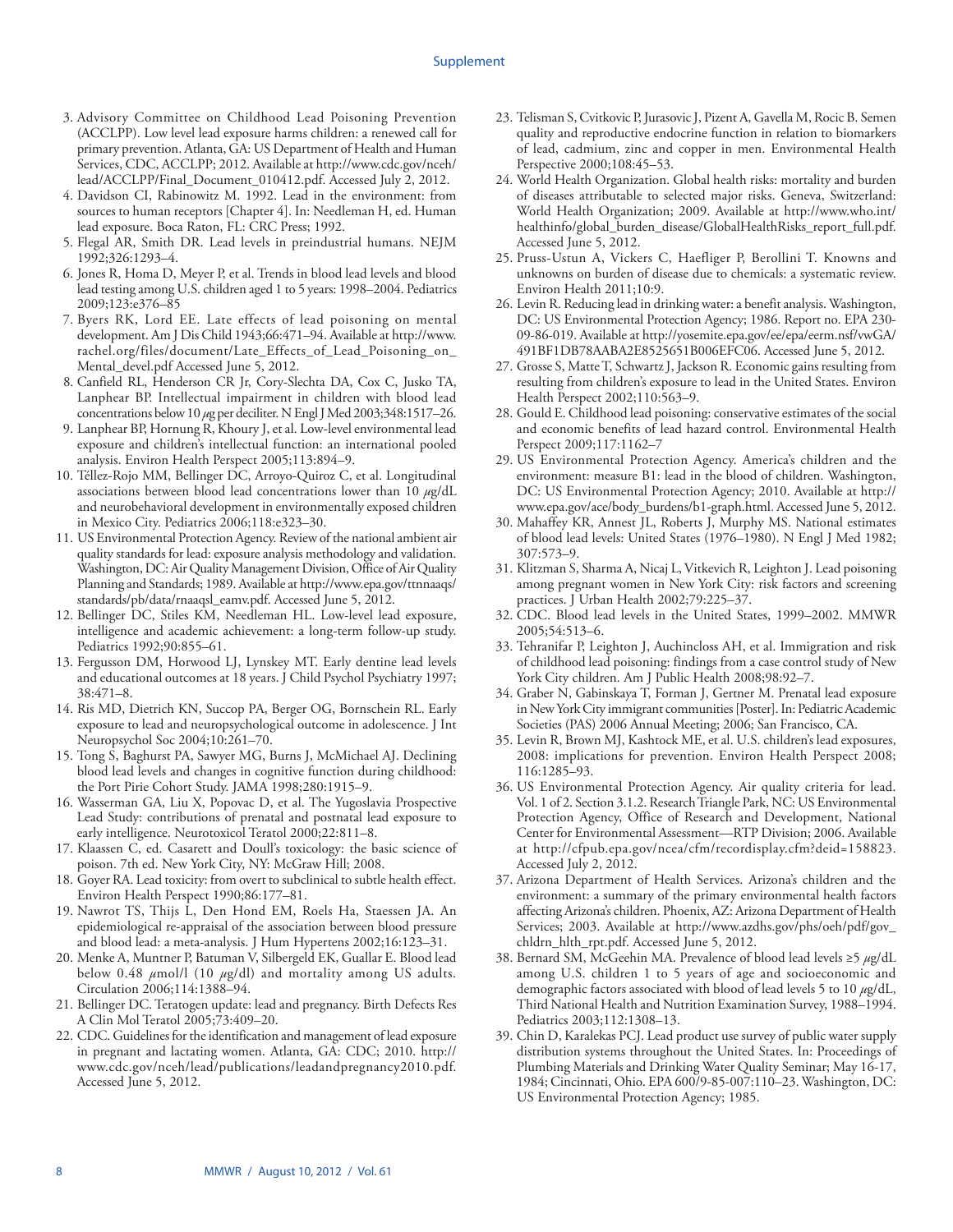- 40. Cosgrove E, Brown MJ, Madigan P, McNulty P, Okonski L, Schmidt J. Childhood lead poisoning: case study traces source to drinking water. J Environ Health 1989;52:346–9.
- 41. Shannon M, Graef JW. Lead intoxication from lead-contaminated water used to reconstitute infant formula. Clin Pediatr 1989;28:380–2.
- 42. Lanphear BP, Burgoon DA, Rust SW, Eberly S, Galke W. Environmental exposures to lead and urban children's blood lead levels. Environ Res 1998;76:120–30.
- 43. CDC. Blood lead levels in residents of homes with elevated lead in tap water—District of Columbia, 2004. MMWR 2004;53:268–70.
- 44. Miranda ML, Kim D, Jull AP, Paul CJ, Overstreet Galeano MA. Changes in blood lead levels associated with use of chloramines in water treatment systems. Environ Health Perspect 2007;115:221–5.
- 45. Amtsblatt des Königlichen Württembergischen Ministeriums des Innern [German]. Vol. 7. Stuttgart, Germany: Ministeriums des Innern; 1878:101–6.
- 46. Karalekas PC, Ryan CR, Taylor FB. Control of lead, copper and iron pipe corrosion in Boston. J Am Water Works Assoc 1983:75:92–6.
- 47. Donaldson W. The action of water on service pipes. J Am Water Works Assoc 1924;11:694.
- 48. American Water Works Association; Weston RF. Lead service line replacement: a benefit to cost analysis. Denver, CO: American Water Works Association; 1990.
- 49. Moore MR, Meredith PA, Campbell BC, Goldberg A, Pocock SJ. Contribution of lead in drinking water to blood-lead. Lancet 1977; 2:661–2.
- 50. Elwood PC, St Leger AS. Dependence of blood-lead on domestic water lead. Lancet 1976;1:1295.
- 51. Schock MR. Causes of temporal variability of lead in domestic plumbing systems. Environ Monit Assess 1990;15:59–82.
- 52. Lacey RF, Moore MR, Richards WN. Lead in water, infant diet and blood: the Glasgow duplicate diet study. Sci Tot Environ 1985;41:235–57.
- 53. Worth D, Matranga A, Lieberman M, et al. Lead in drinking water: the contribution of household tap water to blood lead levels. In: Environmental lead. New York City, New York: Academic Press; 1981.
- 54. Thomas HF, Elwood PC, Welsby E, St Leger AS. Relationship of blood lead in women and children to domestic water lead. Nature 1979; 282:712–3. 2011.
- 55. Pocock SJ, Shaper AG, Walker M, Wale CJ, Clayton B. Effects of tap water lead, water hardness, alcohol, and cigarettes on blood lead concentrations. Epidemiol Comm Health 1983;37:1–7.
- 56. Watt GCM, Britton A, Gilmour WH, et al. Is lead in tap water still a public health problem? an observational study in Glasgow. BMJ 1996;313:979–81.
- 57. Lanphear BP, Burgoon DA, Rust SW, Eberly S, Galke W. Environmental exposures to lead and urban children's blood lead levels. Environ Res 1998;76:120–30.
- 58. Lanphear BP, Matte TD, Rogers J, et al. The contribution of leadcontaminated house dust and residential soil to children's blood lead levels: a pooled analysis of 12 epidemiologic studies. Env Res 1998;79:51–68.
- 59. Tiemann M. Lead in drinking water: Washington DC, issues and broader regulatory implications. Washington, DC: Library of Congress, Congressional Research Service; 2004. Report no. RS 21831. Available at<http://www.cnie.org/NLE/CRSreports/05jan/RS21831.pdf>. Accessed June 5, 2012.
- 60. Schock MR, Lytle DA. Internal corrosion and deposition control [Chapter 20]. In: Water quality and treatment: a handbook of community water supplies. 6th ed. New York City, NY: McGraw-Hill; 2010.
- 61. US Environmental Protection Agency. Elevated lead in D.C. drinking water—a study of potential causative events, final summary report. Washington, DC: US Environmental Protection Agency; 2007. Available at [http://water.epa.gov/lawsregs/rulesregs/sdwa/lcr/upload/2007\\_09\\_12\\_](http://water.epa.gov/lawsregs/rulesregs/sdwa/lcr/upload/2007_09_12_lcrmr_pdfs_report_lcmr_elevatedleadindc_final.pdf) [lcrmr\\_pdfs\\_report\\_lcmr\\_elevatedleadindc\\_final.pdf.](http://water.epa.gov/lawsregs/rulesregs/sdwa/lcr/upload/2007_09_12_lcrmr_pdfs_report_lcmr_elevatedleadindc_final.pdf) Accessed June 5, 2012.
- 62. Brown MJ, Raymond J, Homa D, Kennedy C, Sinks T. Association between children's blood lead service lines, and water disinfection, Washington, DC, 1998–2006. Environ Res 2012;111:67–74.
- 63. Edwards M, Triantafyllidou S, Best D. 2009. Elevated blood lead in young children due to lead-contaminated drinking water: Washington, DC, 2001-2004. Environ Sci Technol 43:1618-23.
- 64. US Department of Health and Human Services. The Surgeon General's call to action to promote healthy homes. Washington, DC: US Department of Health and Human Services, Office of the Surgeon General; 2009. Available at [http://www.surgeongeneral.gov/topics/healthyhomes/](http://www.surgeongeneral.gov/topics/healthyhomes/calltoactiontopromotehealthyhomes.pdf) [calltoactiontopromotehealthyhomes.pdf.](http://www.surgeongeneral.gov/topics/healthyhomes/calltoactiontopromotehealthyhomes.pdf) Accessed June 5, 2012.
- 65. AWWARF-TZW. Internal corrosion of water distribution systems. 2nd ed. American Water Works Association Research Foundation/DVGW-TZW: Denver, CO; 1996.
- 66. Brown MJ. Important update: Washington DC blood lead level tests [Letter]. Atlanta, GA: March 20, 2010. Available at [http://www.cdc.](http://www.cdc.gov/nceh/lead/blood_levels.htm) [gov/nceh/lead/blood\\_levels.htm](http://www.cdc.gov/nceh/lead/blood_levels.htm). Accessed June 5, 2012.
- 67. CDC. Managing elevated blood lead levels among young children: recommendations from the Advisory Committee on Childhood Lead Poisoning Prevention. Atlanta, GA: CDC; 2002. Available at [http://](http://www.cdc.gov/nceh/lead/CaseManagement/caseManage_main.htm) [www.cdc.gov/nceh/lead/CaseManagement/caseManage\\_main.htm.](http://www.cdc.gov/nceh/lead/CaseManagement/caseManage_main.htm) Accessed June 5, 2012.